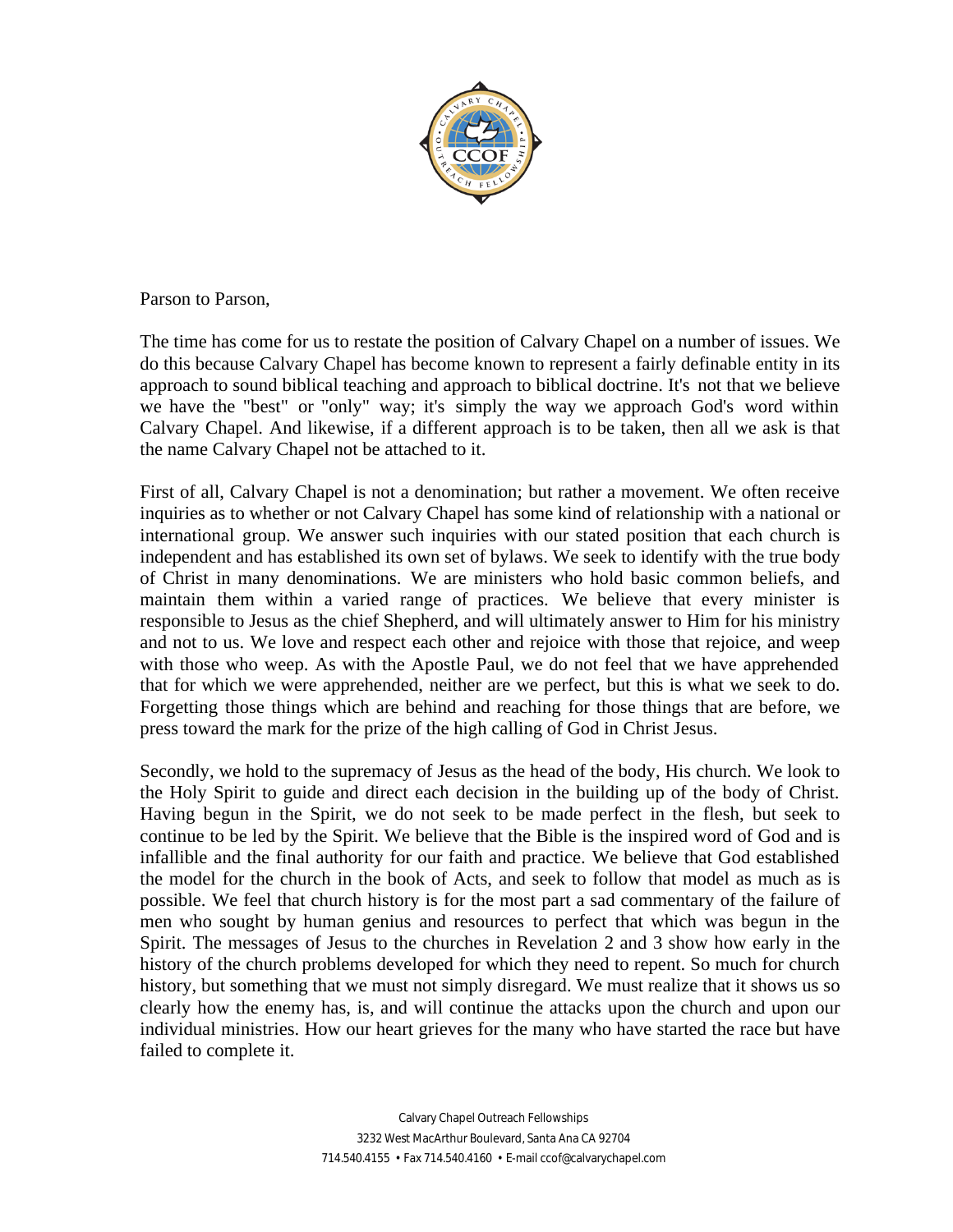In the book of Acts we see that the activities of the church were described as:

1. Continuing steadfastly in the apostles' doctrine, which we understand to be a systematic teaching of the Bible.

2. Fellowship, which we understand to be a loving and caring relationship with each other. As John wrote, "That which we have seen and heard, declare we unto you, that you may have fellowship with us and truly our fellowship is with the Father and His Son, Jesus Christ."

3. The breaking of bread. This to us is a tangible representation of the unity that we share in Christ for we understand that the bread speaks to us of the body of Christ which was broken for us, and as we all eat the bread and it is assimilated into our bodies, we are spiritually united through Jesus with each other; in the fact that the bread that is nourishing me and is becoming a part of me, is also nourishing you and becoming a part of you. Thus, we are united together in Christ. He dwells in me; He dwells in you.

4. Prayer. Through prayer we unite our hearts with the heart of God that we might see His will accomplished in the church and throughout the world.

We believe that when the church will make these four things the major activities of the church, that happened in the book of Acts, the Lord will add daily to the church such as should be saved. Thus, we do not look to the myriad of church growth programs that are being promoted for the building of the church but to Jesus Himself, who said that He would build His church. We do watch as the many programs come and go in which man by his wisdom tries to do the work of God more effectively, but rather than entering into the programs of man, seek to continue to be led by the Spirit of God. We realize that the Scriptures warn us of aberrant doctrines that would come into the church, even going so far as to deny our Lord Jesus. Second Peter chapter 2, verse 1 tells us, "But there were false prophets also among the people, even as there shall be false teachers among you, who privately shall bring in damnable heresies, even denying the Lord that bought them, and bring upon themselves swift destruction." Likewise in Jude, chapter 1, verse 4 we read, "For there are certain men crept in unawares, who were before of old ordained to this condemnation, ungodly men, turning the grace of our God into lasciviousness, and denying the only Lord God, and our Lord Jesus Christ."

We see a tendency toward this in what is commonly called the "Emergent Church" teachings. Some of the concerns that we have are with the speculations and positions that they are suggesting:

1. That Jesus is not the only way by which one might be saved. It seems that they are postulating a broader gate and a broader path to heaven, a sort of "all roads lead to heaven." That good people by every religious persuasion may be received into heaven. We feel that this goes against the plain teaching of the Scriptures and negates the need of the cross for the expiation of our sins. Paul wrote of those men in his letter to the Philippians and called them enemies of the cross of Christ. Jesus said, "I am the way, the truth and the life, no man can come to the Father but by Me." This is not relative truth, but absolute truth.